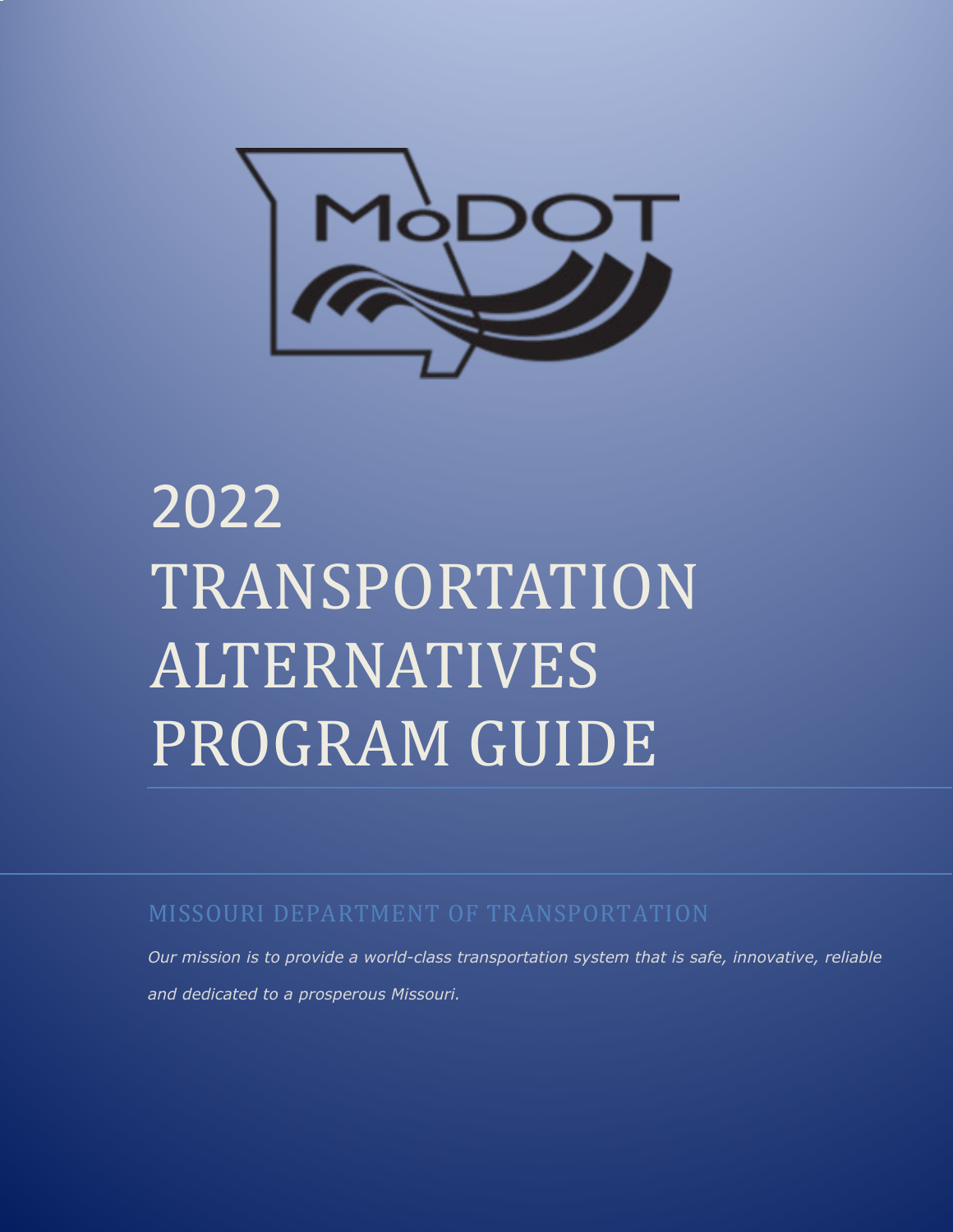# TABLE OF CONTENTS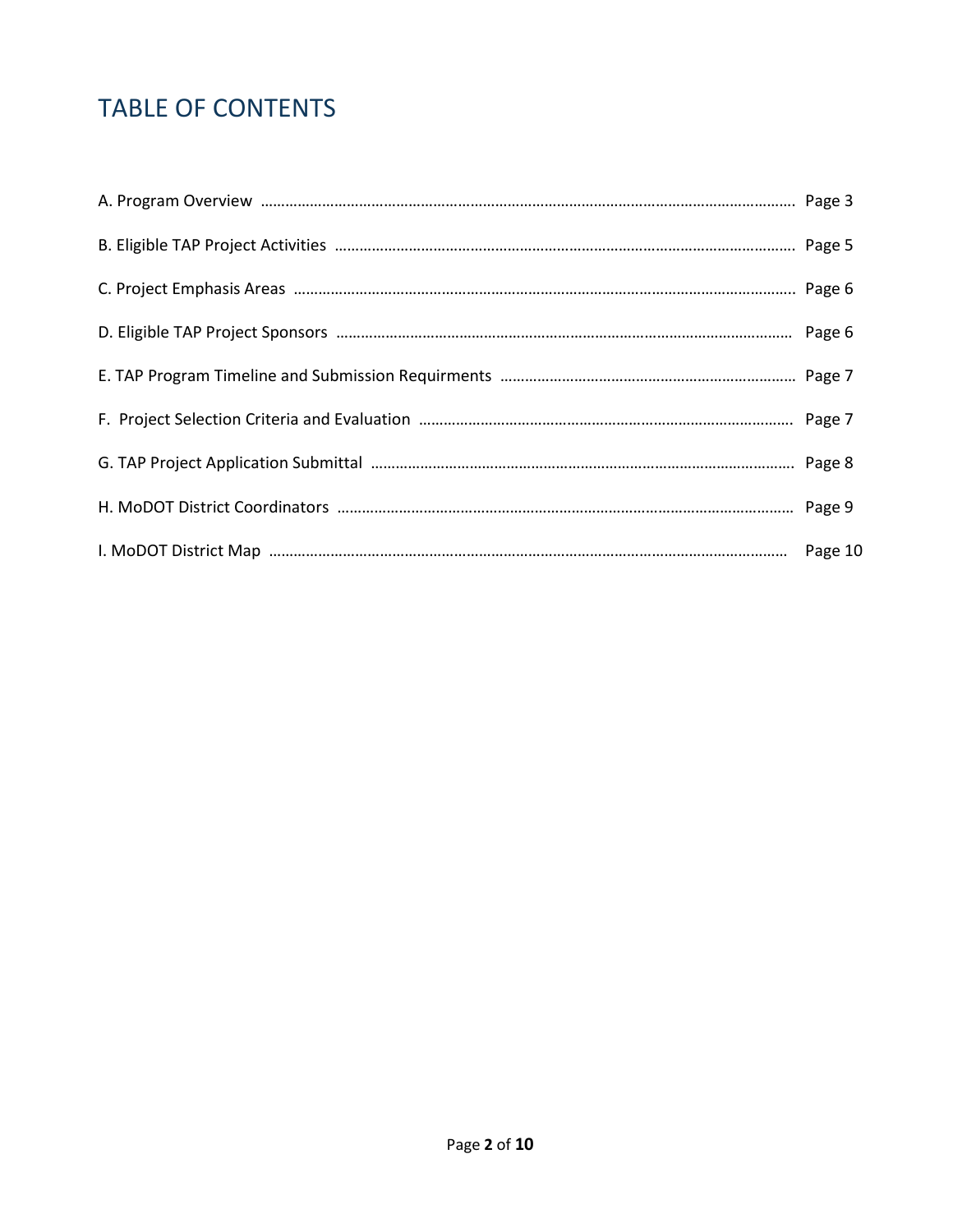## A. PROGRAM OVERVIEW

The Transportation Alternatives Set-Aside was authorized under Section 1122 of the Moving Ahead for Progress in the  $21_{st}$  Century Act (MAP-21) and is reauthorized under the Bipartisan Infrastructure Law (BIL). Each state develops rules to administer their program according its priorities.

The federally funded Transportation Alternatives Program (TAP) provides opportunities to expand transportation choices and enhance the transportation experience through categories of activities related to the surface transportation system. The TAP focuses on non-traditional transportation projects.

TAP projects must relate to the surface transportation systems and be eligible under one or more of the four eligible TAP Project Activities outlined in Section B of this guide. This call for projects is limited to eligible project sponsors and projects from non-urban areas with populations of 4,999 or less, urban areas with populations of 5,000 to 49,999, and urbanized ares with populations of 50,000 to 200,000 that are outside 2020 U.S. Census Urbanized Area boundaries with populations over 200,000. Large urbanized area boundaries are also known as Transportation Management Areas (TMA). TMA receive a separate allocation of TAP funding that is administered by the Metropolitan Planning Organization (MPO).

| <b>MoDOT District (non-TMA)</b> | <b>Federal Fiscal Year 2022</b> | <b>Federal Fiscal Year 2023</b> |
|---------------------------------|---------------------------------|---------------------------------|
| Northwest                       | \$1,499,632                     | \$1,499,632                     |
| <b>Northeast</b>                | \$1,675,953                     | \$1,675,953                     |
| <b>Kansas City</b>              | \$995,694                       | \$995,694                       |
| Central                         | \$3,771,115                     | \$3,771,115                     |
| Southwest                       | \$3,603,244                     | \$3,603,244                     |
| Southeast                       | \$3,112,423                     | \$3,112,423                     |
| TOTAL                           | \$14,658,061                    | \$14,658,061                    |

An estimated \$30 million is anticipated to be available to fund authorized TAP projects in this call for projects.

Note: In Missouri, TAP funds for the Recreational Trails Program are administered by the Missouri Department of Natural Resources.

The TAP application package must present persuasive evidence of support for the proposed project from the communities in which it would be implemented and include a commitment to provide a local funding match of at least 20% of the allowable project costs.

The following list identifies the most basic facts in conjunction with the rules for Missouri's call for TAP projects. This list is not all inclusive. Interested project sponsors must review all sections of this guide and applicable rules found in th[e Engineering Policy Guide \(EPG\).](http://epg.modot.org/index.php/LPA:136_Local_Public_Agency_(LPA)_Policy) MoDOT District staff is available to discuss TAP program information and the project application process.

- 1. TAP projects shall be selected through a competitive process administered by the MoDOT Districts.
- 2. Project Funding Agreements, and reimbursement of eligible costs.
	- a. Federal TAP funds are provided through the Federal Highway Administration (FHWA). Projects undertaken with TAP funds are eligible for reimbursement of up to 80% of the allowable costs. Compensation for expenditures will be authorized on a cost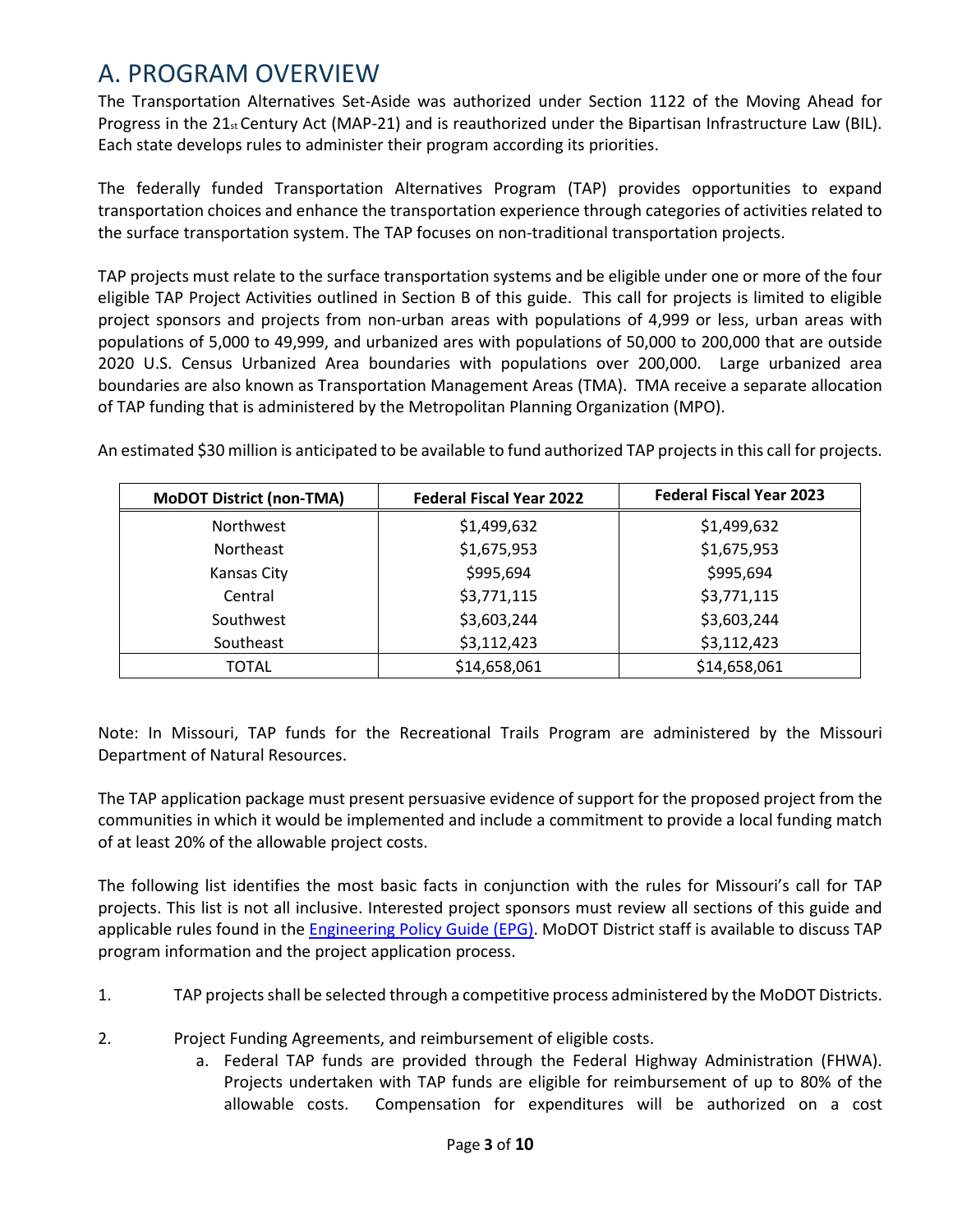reimbursement basis. The project must have a fully executed Program Agreement between the project sponsor and the Missouri Highways and Transportation Commission (MHTC). **Expendituresincurred prior to receiving a project award and formal notice to proceed will not be eligible for reimbursement.** 

- b. Acquisition of property for a TAP project must be in accordance with all applicable federal and state statutes and regulations, including the Uniform Relocation Act, even when the cost is not reimbursable through the program.
- c. The federal funding amount authorized for a TAP project is fixed; no additional funds will be authorized after award. The project sponsor shall be responsible for any and all cost overruns above the federal funding amount authorized by MoDOT.

#### 3. Reasonable Progress

- a. All TAP project sponsors must execute a Program Agreement with the MHTC and comply with all federal and state procedures and requirements applicable to development of federal-aid transportation projects. The Agreement must be executed by the project sponsor within three months from the date of selection or risk loss of federal funding.
- b. In accordance with EPG 136.3.7 Reasonable Progress Policy, **TAP projects must advance to construction within 23 months from the date of selection** or risk loss of federal funding.
- c. In accordance with EPG 136.8.8.1 and to ensure LPA projects continue to make reasonable progress, the LPA is expected to initiate condemnation proceedings as outlined in the Right of Way Acquisition Schedule. Should the LPA choose not to initiate condemnation proceedings, the LPA will be expected to cancel the project and reimburse MoDOT for all previous expenses.
- d. Project sponsors may not be eligible for TAP funds if the reasonable progress policy has not been met on previous TAP, Safe Routes to School (SRTS), Transportation Enhancements (TE) or other local program awards administered by MoDOT.

#### 4. Local Match

- a. The local funding match is a minimum 20% of the eligible costs of the project.
- b. Funds from other federal programs may be used as a local funding match only when specifically authorized by federal law or regulation. A list of eligible federal match is found in EPG 136.3.11.
- c. Private cash donations may be acceptable if authorized by law.
- 5. Whether proposed as an independent project or as an element of a larger transportation project, the project must be limited to a logical unit of work and be constructible as an independent project.
- 6. All applicants are required by law to comply with the Americans with Disabilities Act (ADA) of 1990 and Title VI of the Civil Rights Act of 1964.
- 7. The funded activity must be maintained and provide public access for at least 25 years and be accessible to the general public.
- 8. Federal guidance states projects must be principally for transportation rather than purely recreational and must have logical endpoints. (For example, if a project proposes a looped trail system within a city park, this would be considered recreational and would not be considered TAP eligible.)
- 9. Projects must meet federal and state requirements to be considered eligible for construction. If any of the individual components of a project are not eligible for federal reimbursement, the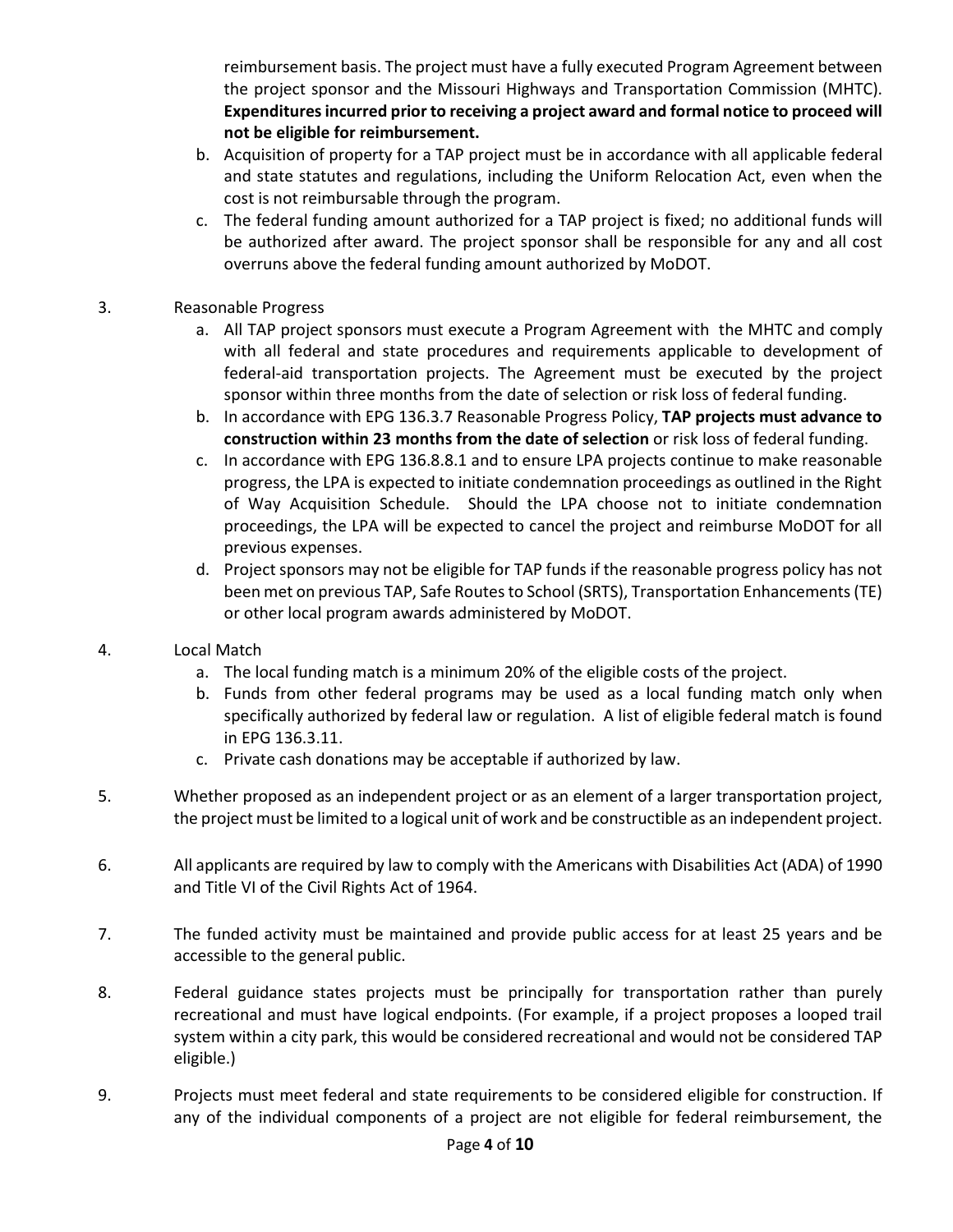project sponsor will need to demonstrate a willingness and ability to pay ineligible costs or demonstrate the TAP project is constructible as an independent project without the ineligible items.

- 10. **Projects that include state right-of-way or have a direct effect on an existing state maintained roadway must have a letter from a MoDOT Area Engineer for the respective area offering consent for the proposed project.** The application must be submitted to the area engineer for review by **June 30, 2022**. Visit MoDOT's website at *[www.modot.org/areaengineers](http://www.modot.org/areaengineers/)* for an interactive map to determine the appropriate Area Engineer contact.
- 11. A project sponsor may submit more than one TAP project application. The project sponsor will be required to prioritize projects as part of their Application Form.
- 12. A project must seek a minimum of \$100,000 of federal reimbursement. The maximum federal reimbursement is \$500,000 per project.
- 13. Incidental costs should be kept to a minimum. For example, in order to implement a bicycle and pedestrian project, it may be necessary to relocate a water line, replace a street light and resurface a crosswalk during construction. These items of work would be considered incidental activities. The total amount necessary for incidental costs may not exceed 30% of the project's total itemized construction budget. Careful consideration should be made before adding excessive incidental cost(s) to a TAP project application, as these costs may result in a lesser evaluation of the project.

## B. ELIGIBLE TAP PROJECT ACTIVITIES

- 1. Construction of on-road and off-road trail facilities for pedestrians, bicyclists, and other nonmotorized forms of transportation, including sidewalks, bicycle infrastructure, pedestrian and bicycle signals, traffic calming techniques, lighting, and other safety-related infrastructure, and transportation projects to achieve compliance with the Americans with Disabilities Act of 1990;
- 2. Construction of infrastructure-related projects and systems that will provide safe routes for nondrivers, including children, older adults, and individuals with disabilities to access daily needs;
- 3. Conversion and use of abandoned railroad corridors for trails for pedestrians, bicyclists, or other nonmotorized transportation users; and
- 4. Construction of infrastructure-related projects to improve the ability of students to walk and bicycle to school, including sidewalk improvements, traffic calming and speed reduction improvements, pedestrian and bicycle crossing improvements, on-street bicycle facilities, off-street bicycle and pedestrian facilities, secure bicycle parking facilities, and traffic diversion improvements in the vicinity of schools.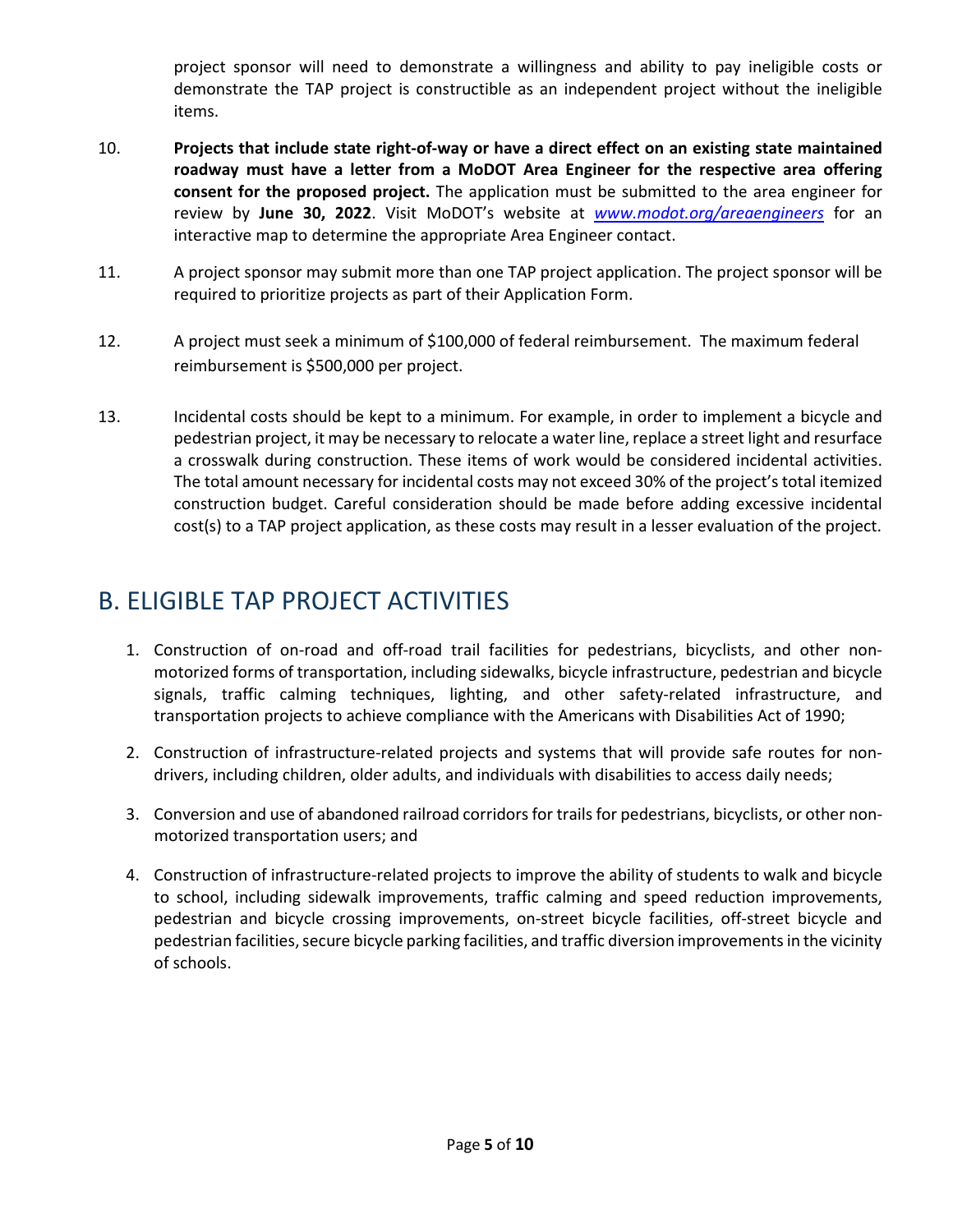# C. PROJECT EMPHASIS AREAS

Within eligible project categories, MoDOT is particularly interested in those projects that reflect a high degree of collaboration and community consensus while directly contributing to MoDOT's safety and connectivity goals. Projects that enhance bicycle and pedestrian safety, provide access to or between existing community investments in bicycle and pedestrian facilities, public transportation, or other mobility options, propose a direct connection to important community destinations (such as schools, employment, shopping and recreational areas), are strongly encouraged.

# D. ELIGIBLE TAP PROJECT SPONSORS

Under 23 U.S.C. 133(h)(4)(A), as amended by the BIL, the entities eligible to receive TA Set-Aside funds are:

- 1. **A local government.** Local government entities include any unit of local government below a State government agency, except for an MPO representing an urbanized area with a population over 200,000. Examples include city, town, township, village, borough, parish, or county agencies.
- 2. **A regional transportation authority.** Regional transportation authorities are considered the same as the Regional Transportation Planning Organizations defined in the statewide planning section (23 U.S.C. 135(m)).
- 3. **A transit agency.** Transit agencies include any agency responsible for public transportation that is eligible for funds as determined by the Federal Transit Administration.
- 4. **A natural resource or public land agency.** Natural resource or public land agencies include any Federal, Tribal, State, or local agency responsible for natural resources or public land administration. Examples include:
	- State or local park or forest agencies.
	- State or local fish and game or wildlife agencies.
	- Department of the Interior land management agencies.
	- U.S. Forest Service.
- 5. **A school district, local education agency, or school.** School districts, local education agencies, or schools may include any public or nonprofit private school. Projects should benefit the general public and not only a private entity.
- 6. **A Tribal government.**
- 7. **A metropolitan planning organization that serves an urbanized area with a population of 200,000 or fewer**. MPOs representing urbanized areas over 200,000 population are not eligible entities.
- 8. **A nonprofit entity.** The BIL removed the requirement that the nonprofit entity be responsible for the administration of local transportation safety programs.
- 9. **Any other local or regional governmental entity with responsibility for or oversight of transportation or recreational trails** (other than a metropolitan planning organization that serves an urbanized area with a population of over 200,000 or a State agency) that the State determines to be eligible, consistent with the goals of 23 U.S.C. 133(h).
- 10. **A State,** at the request of an eligible entity listed above.

**Local Public Agencies must successfully complete the LPA on-line training course prior to application submission.** Visit MoDOT's website at *[www.modot.org](https://www.modot.org/training-opportunities)* for instructions on how to register for and complete the LPA Basic Training course. TAP recipients shall enter into a program agreement with the MHTC and follow all guidelines found in the EPG.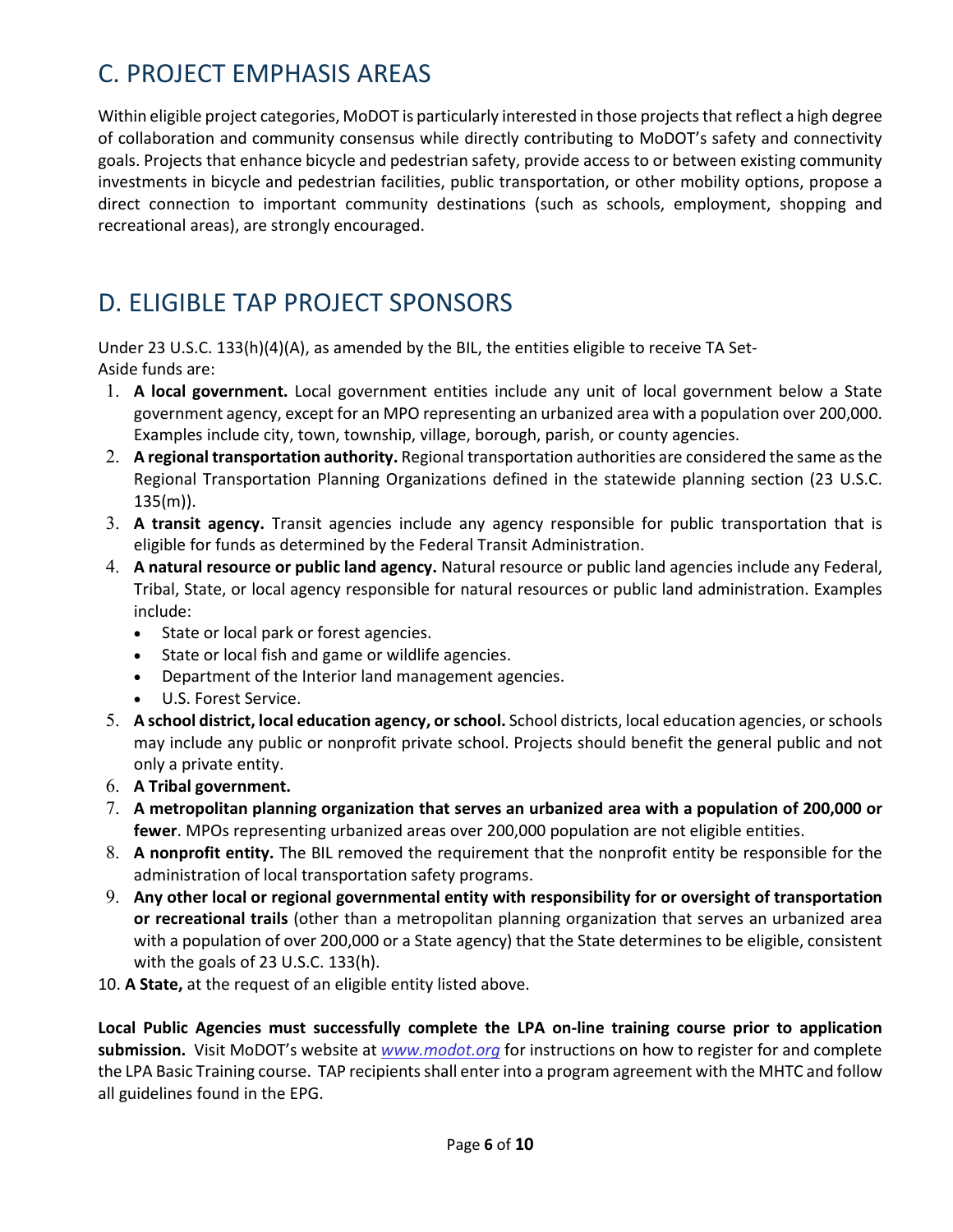State agencies and MPOs are not eligible entities as defined under 23 U.S.C. 133(h)(4)(B) and therefore are not eligible project sponsors for TAP funds.

The project sponsor must exercise jurisdiction over the geographic area in which that project is located, be willing to enter into a local agreement with the MHTC, and commit to the project's development, implementation, construction, maintenance, management, and financing.

## E. TAP PROGRAM CALL TIMELINE & SUBMISSION REQUIREMENTS

#### **Announcement**

MoDOT's call for 2022 TAP projects begins on Wednesday, May 11, 2022. Downloadable information, including the 2022 TAP Program Guide and 2022 TAP Application Form, are available on MoDOT's website at: *[www.modot.org](https://www.modot.org/local-public-agency)*.

#### **Application Submission to MoDOT**

Project applications must be submitted in the prescribed Application Form and be received by MoDOT no later than 4:00 p.m., CDT, on **Friday, July 15, 2022**. **The application package must include an official resolution from the project sponsor, signed before the governing body by an appropriate representative, stating the local entity's willingness to commit to the project's development, implementation, construction, maintenance, management, and financing.** 

#### **Eligibility Determination, Evaluation and Selection Process**

MoDOT will review TAP project applications for eligibility. MoDOT will review each application package to ensure all of the requested information and documentation has been included. An application package that fails to include any of the items specified in this guide and the TAP 2022 Application Form will be considered incomplete and will not be considered for funding. MoDOT District selection committees will assess and score eligible projects through a competitive process. MoDOT will notify TAP Project sponsors regarding project selection by September 30, 2022.

#### **Important Dates:**

• **May 11, 2022**

MoDOT's Transportation Alternatives (TAP) Set-Aside Call for Projects is published. The TAP 2022 Program Guide and 2022 TAP Application Form are available for download from MoDOT's website at: *[www.modot.org](https://www.modot.org/local-public-agency)*

- **June 30, 2022** Deadline for TAP 2022 project on MoDOT right of way to be submitted for area engineer review.
- **July 15, 2022 (4:00 p.m. CDT)** Submission deadline for TAP 2022 project application(s). A TAP project Application Form must be received by the MoDOT District Office where the project is located on or before **Friday, July 15, 2022.**
- **July 16-September 16, 2022** TAP project evaluation (project ineligibility letters mailed, if necessary)

#### • **September 30, 2022**

Project awards announced. Individual sponsors will be notified of award. A list of approved projects will also be posted on the MoDOT website.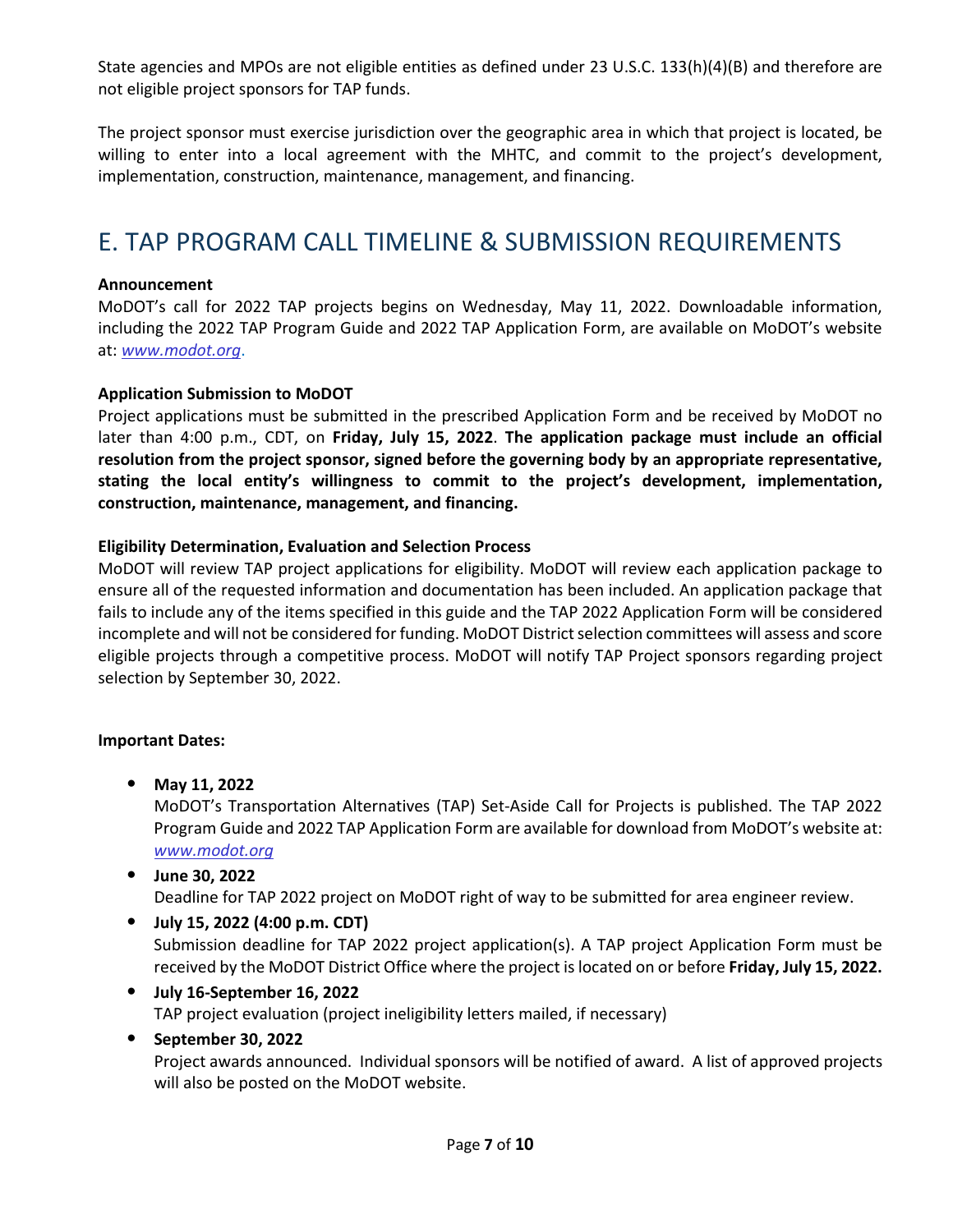## F. PROJECT SELECTION CRITERIA AND EVALUATION

MoDOT seeks to prioritize TAP investments in projects that represent the best use of available TAP funds. Project sponsors are encouraged to document project details and benefits using verifiable means; which may include the use of US Census data and maps, published crash data, final research papers, and other published information as applicable. Photographs, maps and charts are good tools to convey information and are required as part of the project application.

#### **Evaluation**

The TAP selection committee will provide project selection recommendations and supporting documentation for projects to be awarded funding in each District.

#### **Components of a Quality Application**

- Project Description
	- $\circ$  Clarity Ensure the description of the project is clear and concise. Thoroughly explain the purpose of the proposed project, what will be constructed, and any other details that will help the selection committee understand the intent of the project.
	- $\circ$  Safety Highlight the degree to which the proposed project will address any existing safety needs or concerns.
	- o Proximity to Activity Center Describe the proposed project's location in relation to areas of activity within the community, such as schools, medical or care facilities, shopping districts, etc.
	- $\circ$  Connectivity Explain how the proposed project ties into existing sidewalk or trail facilities.
- Attachments Ensure all required or other applicable attachments are included, such as a location map, funding resolution, MPO/RPC letter of support, relevant plans, etc.
- Local Match The minimum local match is 20% of project costs. If possible, increase local match to increase the amount of points on the Application Form.
- Cost Estimate Prepare a detailed estimate with accurate, realistic construction costs.

## G. TAP PROJECT APPLICATION SUBMITTAL

#### **TAP Project Application Submissions to MoDOT**

Completed TAP application packets must be submitted by email to the respective district representative and be received by 4:00 p.m., CDT on **Friday, July 15, 2022**. MoDOT reserves the right to deem a TAP application package ineligible for funding if not received by the prescribed deadline.

#### **A TAP Application Packet must include the following:**

- 1. Emailed electronic PDF complete application to appropriate MoDOT district representative 4:00 p.m., CDT, on **Friday July 15, 2022**.
- 2. Attachments must be labeled in the upper right hand corner and be numbered chronologically, where applicable. A complete application form, with attachments, is required for each TAP project proposal.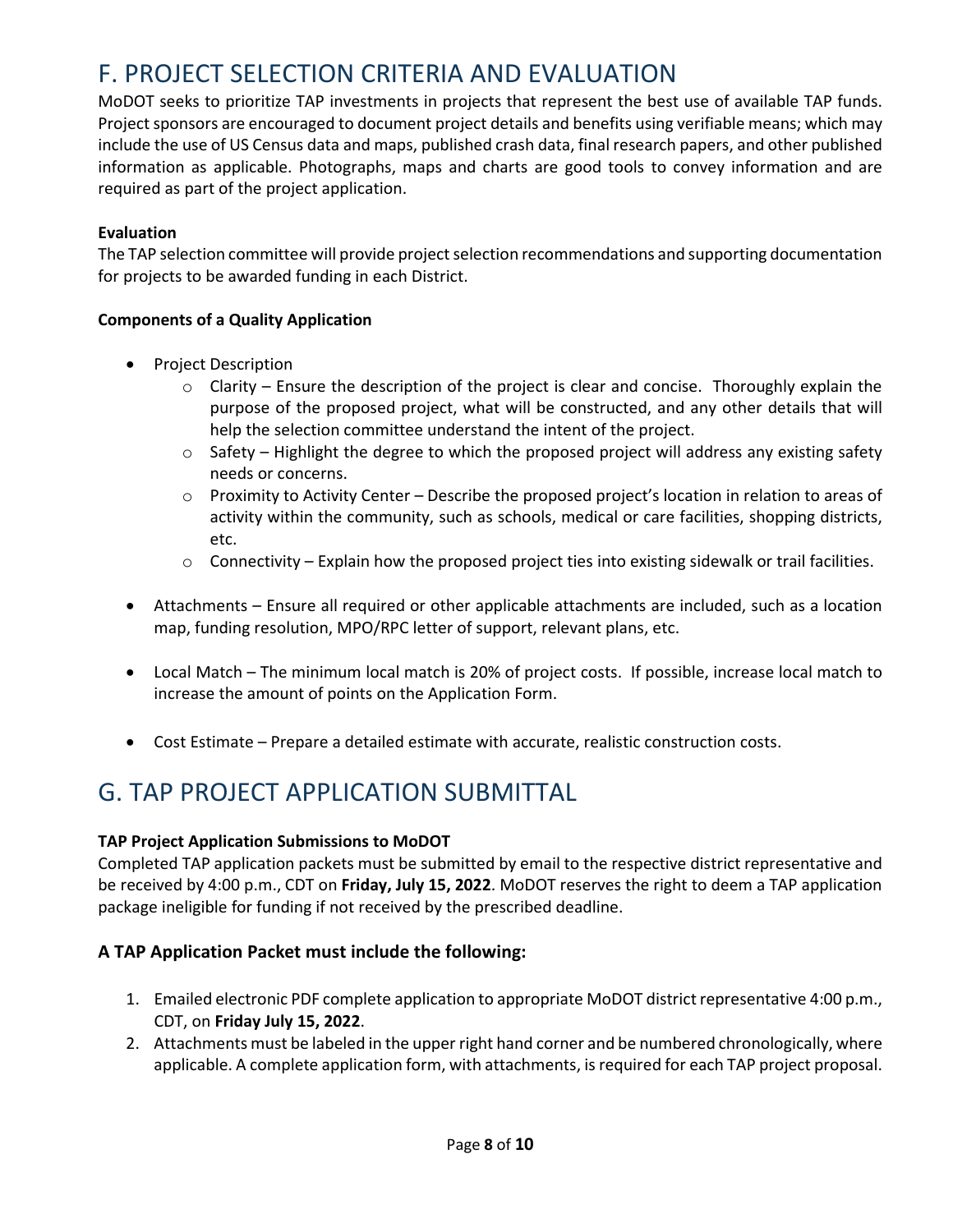3. In the event an LPA is unable to provide an emailed PDF copy of the application; the LPA shall coordinate with the district representative and deliver the completed project application by the prescribed deadline outlined in this guide.

## H. MoDOT District Coordinators and Contact information

Refer to the following MoDOT contact list and map to submit application packets:

| <b>Northwest District</b>            | <b>Northeast District</b>        |  |
|--------------------------------------|----------------------------------|--|
| Dave Earls 816-387-2596              | Lori Smith<br>573-248-2634       |  |
| David.Earls@modot.mo.gov             | Lori.Smith@modot.mo.gov          |  |
|                                      |                                  |  |
| 3602 N Belt Highway                  | 1711 S Highway 61                |  |
| Saint Joseph, MO 64506               | Hannibal, MO 63401               |  |
| <b>Kansas City District</b>          | <b>Central District</b>          |  |
| Marisela Ward 816-607-2252           | 573-751-7339<br>Joanie Prenger   |  |
| Marisela. Ward@modot.mo.gov          | Joanie.Prenger@modot.mo.gov      |  |
|                                      |                                  |  |
| 600 NE Colbern Road                  | 1511 Missouri Blvd.              |  |
| Lee's Summit, MO 64086               | Jefferson City, MO 65102         |  |
| <b>Southwest District</b>            | <b>Southeast District</b>        |  |
| Garrett Evans<br>417-872-2224        | Chris Crocker 573-472-9053       |  |
| Garrett.Evans@modot.mo.gov           | Christopher.Crocker@modot.mo.gov |  |
|                                      |                                  |  |
| 3025 E Kearney Street                | 105 Industrial Drive             |  |
| Springfield, MO 65803                | Park Hills, MO 63601             |  |
| <b>St Louis District</b>             | <b>Statewide Coordinator</b>     |  |
| All TAP projects are managed through | Laura Ellen 314-275-1542         |  |
| EastWest Gateway MPO                 | Laura.Ellen@modot.mo.gov         |  |